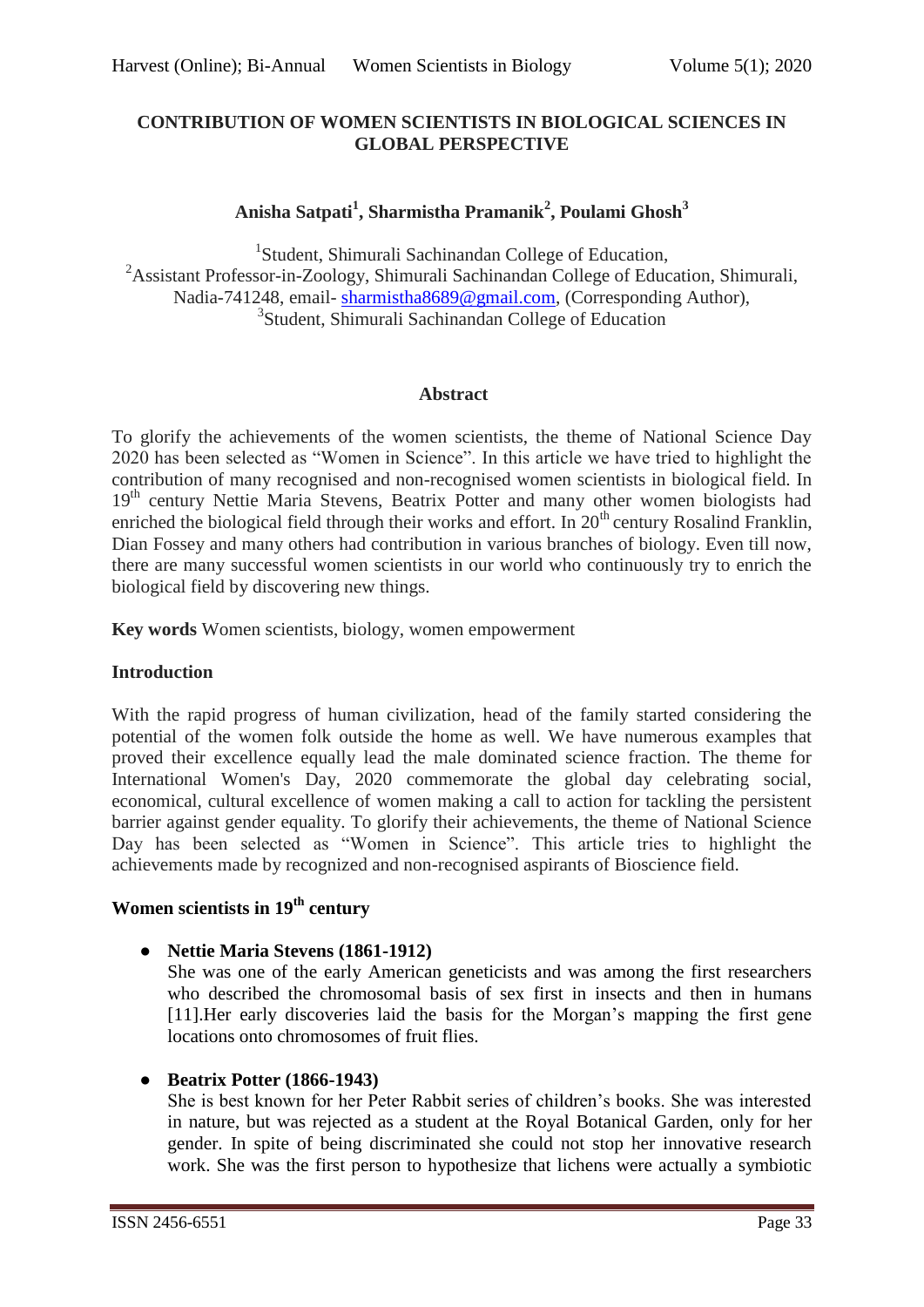relationship between fungi and algae. She recorded her observations in exquisite painting and become respectfully reputed as mycologist. Her work on germination of spores was rejected due to her gender [11].

### ● **Florence Sabin (1871-1953)**

She has been called as the first lady of American Science who studied the lymphatic and immune system [11].She was the first female full Professor at Johns Hopkins School of Medicine. In 1951 she achieved the Albert Lasker Public Service Award for her work.

### ● **Margaret Sanger (1879-1966)**

She was a nurse who promoted birth control as a means by which a woman could control her reproductive destiny. She opened the first birth control clinic in the United States. In 1929, she formed the National Committee on Federal Legislation for birth control [11]. She is widely regarded as a founder of the modern birth control movement.

### ● **Charlotte Auerbach (1899 – 1994)**

Charlotte Auerbach, a German zoologist and geneticist discovered the mutations that mustard gas could cause in fruit flies. Her approach was biological rather than chemical in that, while she acknowledged that mutation took place in the chemistry of the gene, she adhered to the idea that it was the biological interaction that gave the process its complexity. She was awarded the Royal Society Darwin Medal in 1977.

### **Women scientists in 20th century**

### ● **Margaret Mead (1901-1978)**

She was a curator of ethnology at the American Museum of Natural History from 1928 to her retirement in 1959. She is an influential anthropologist who published her famous "Coming of Age" in 1928. By this book the boys and girl in the Samon culture were taught to and allowed to value their sexuality [11]. She died in 1978 and was posthumously awarded the Presidential Medal of Freedom, the Union States' highest civilization honour.

### ● **Barbara McClintock (1902 – 1992)**

She is considered as the one of the greatest biologists of the twentieth century. Her research focused on colour mosaicism in maize during the 1940s. She is responsible for producing the first genetic map for maize. She also discovered the transposons, mobile genetic elements that tend to move between locations in the genome. For her remarkable work she was awarded the Nobel Prize in 1983.

### ● **Rachel Carson (1907 – 1964)**

She was an American marine biologist and a science writer, is best known for her book "*Silent Spring"* where she explored the long term effects of synthetic pesticides [11]. She won several awards for "The sea around us" including the National Book Award and the John Burroughs Medal. Rachel received many honorary degrees from universities. She was the second woman to be elected to the National Institute of Arts and Letters.

### ● **Virginia Apgar (1909 - 1974)**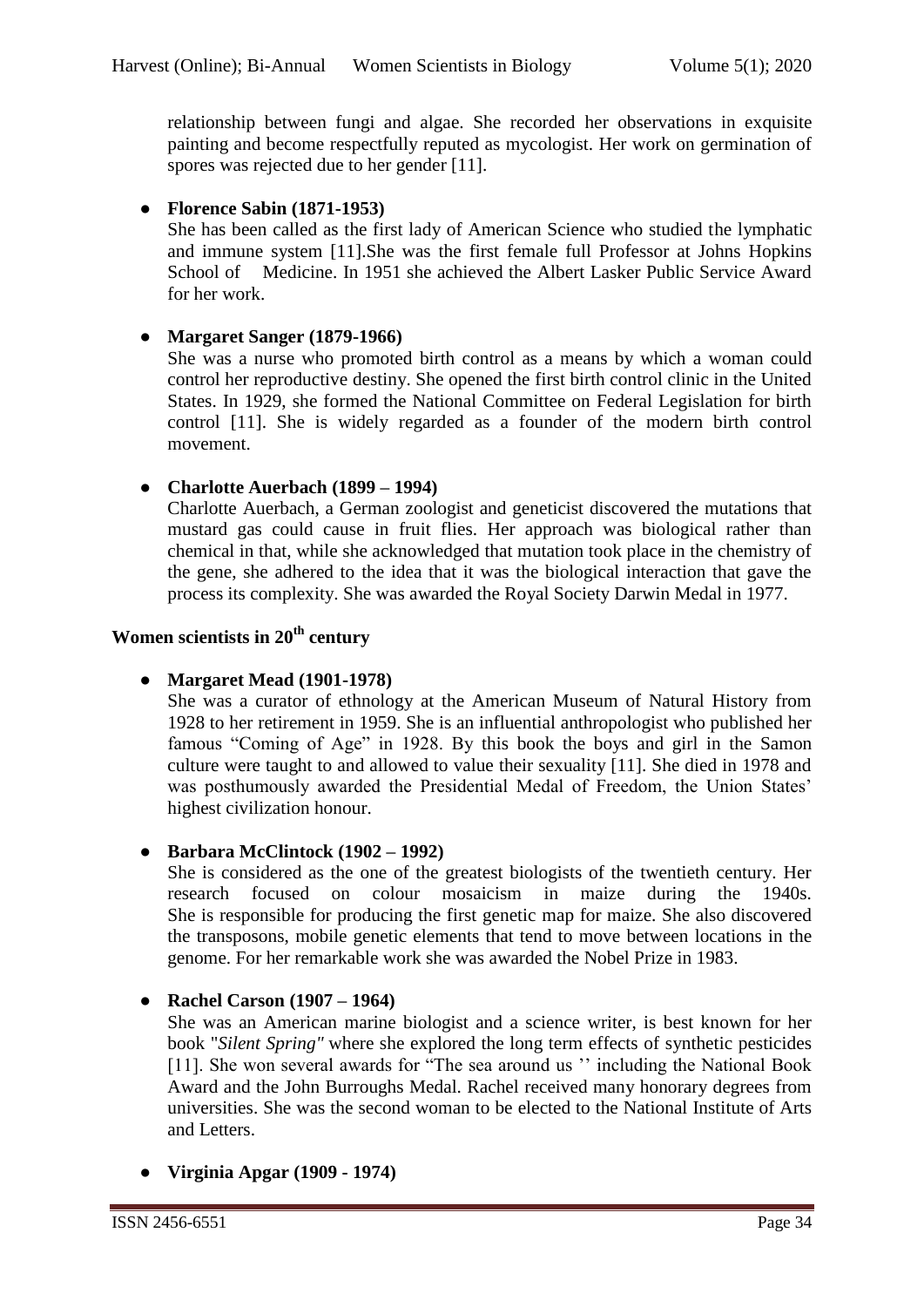She was pioneer in anaesthesiology who developed the Apgar Newborn Scoring System, increasing infant survival rates. She warned that use of some anaesthetics during childbirth has negative effect [11]. She was a leader in the field of anaesthesiology and teratology and introduced obstetrical considerations to the established field of neonatology.

### ● **Ruth Dixon Turner (1914-2000)**

Ruth Turner was a marine biologist, a curator of malacology at the Museum of Comparative Zoology and also a world-renowned expert on Teredinidae, sharpshelled molluscs that bore through wood. For this reason she was called "Lady Wormwood." She was also the first woman scientist to use the deep ocean research submarine [Alvin.](https://en.wikipedia.org/wiki/DSV_Alvin) Much of her work was done in co-operation with [William J. Clench.](https://en.wikipedia.org/wiki/William_J._Clench) They jointly described about 70 new mollusc species. She had published more than 200 scientific articles and had a successful career as a marine researcher [8].

## ● **Gertrude Bell Elion (1918 – 1999)**

Gertrude Belle Elion was an [American](https://en.wikipedia.org/wiki/United_States) [biochemist](https://en.wikipedia.org/wiki/Biochemistry) and also a [pharmacologist.](https://en.wikipedia.org/wiki/Pharmacology) She could not find a research job after graduating because she was female. After saving enough money to attend New York University she obtained her M.Sc. in 1941. Her fifteen financial aid applications for graduate school were not accepted due to gender bias. She had never obtained a formal [Ph.D.,](https://en.wikipedia.org/wiki/Doctor_of_Philosophy) but was later awarded an honorary Ph.D. from New York University Tandon School of Engineering in 1989 and an honorary [S.D.](https://en.wikipedia.org/wiki/Doctor_of_Science) degree from [Harvard](https://en.wikipedia.org/wiki/Harvard) University in 1998.She had worked for the [National Cancer Institute,](https://en.wikipedia.org/wiki/National_Cancer_Institute) [American Association for Cancer Research](https://en.wikipedia.org/wiki/American_Association_for_Cancer_Research) and [World](https://en.wikipedia.org/wiki/World_Health_Organization)  Health Organization<sup>[1]</sup>. She played an important role in the development of AZT, one of the first drugs used to treat HIV and AIDS. For discoveries of "important new principles of drug treatment" Elion had received the [Nobel Prize in Physiology or](https://en.wikipedia.org/wiki/Nobel_Prize_in_Physiology_or_Medicine)  [Medicine,](https://en.wikipedia.org/wiki/Nobel_Prize_in_Physiology_or_Medicine) together with Hitchings and Sir James Black in 1988[5].

## ● **Rosalind Franklin (1920-1958)**

She is called as "*The Dark Lady of DNA*" as she was the pioneer of DNA double helix discovery but she was not in focus [6]. Beside this she was an English [chemist](https://en.wikipedia.org/wiki/Chemist) and [X](https://en.wikipedia.org/wiki/X-ray_crystallographer)[ray crystallographer.](https://en.wikipedia.org/wiki/X-ray_crystallographer) There is very much controversy surrounding her life and work. Franklin is best known for her work on the X-ray diffraction images of DNA, which led to the discovery of the DNA [double helix](https://en.wikipedia.org/wiki/Double_helix) for which James Watson, Francis Crick and Maurice Wilkins shared the Nobel Prize in Physiology or Medicine in 1962 [9]. Watson suggested that Franklin would have ideally been awarded, along with Wilkins but she had died in 1958 although there was not yet a rule against posthumous awards, the Nobel Committee generally does not make posthumous nominations. After finishing her work on DNA, Franklin led pioneering work at Birkbeck on the molecular structures of viruses. Her team member [Aaron Klug](https://en.wikipedia.org/wiki/Aaron_Klug) continued her research, winning the Nobel Prize in Chemistry in 1982. This work was exactly what Franklin had started and which she introduced to Klug, and it is highly possible that, if she alive, she would have shared the Nobel Prize [10].

## ● **Rosalyn Yalow (1921-2011)**

She was an American [medical physicist](https://en.wikipedia.org/wiki/Medical_physics) who had overcome many hurdles as a woman in her field as the powerful male figures controlled opportunities for training, promotion, and many aspects of development in the science field. When Yalow entered the University of Illinois in September 1941, she was the only woman among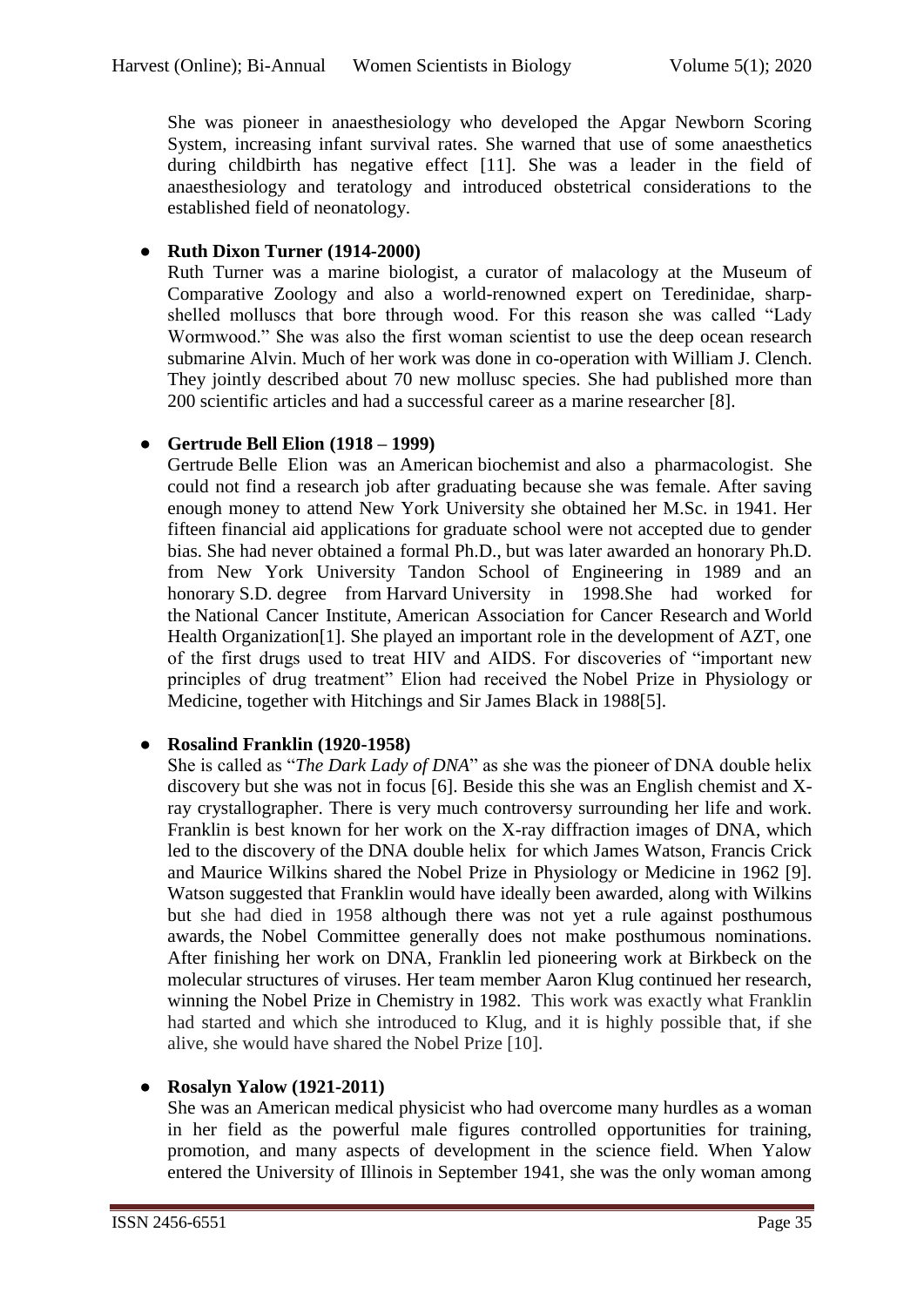400 professors and teaching assistants. At 1950, she had equipped a [radioisotope](https://en.wikipedia.org/wiki/Radioisotope) laboratory at the Bronx VA Hospital. There she joined with [Berson](https://en.wikipedia.org/wiki/Solomon_Berson) to develop [radioimmunoassay](https://en.wikipedia.org/wiki/Radioimmunoassay) (RIA), a radioisotope tracing technique. In 1977, Yalow was the sixth individual woman and the first American-born woman, to win the [Nobel](https://en.wikipedia.org/wiki/Nobel_Prize)  [Prize](https://en.wikipedia.org/wiki/Nobel_Prize) in a scientific field for her role in devising the [radioimmunoassay](https://en.wikipedia.org/wiki/Radioimmunoassay) (RIA) techniques [2]. In 1988, she received the [National Medal of Science,](https://en.wikipedia.org/wiki/National_Medal_of_Science) the highest honour for American individuals in science and technology.

### ● **Martha Cowles Chase (1927 –2003)**

She was an American geneticist. In 1952, she and Hershey (a bacteriologist  $\&$ geneticist) performed the [Hershey–Chase experiment,](https://en.wikipedia.org/wiki/Hershey%E2%80%93Chase_experiment) which helped to confirm that genetic information is transmitted by DNA, but not by the protein. That experiment helped to resolve the controversy over the composition of hereditary information. For that discovery Hershey won the [Nobel Prize in Physiology or Medicine](https://en.wikipedia.org/wiki/Nobel_Prize_in_Physiology_or_Medicine) in 1969, but Chase was not included.

### ● **Anne McLaren (1927-2007)**

She was a famous scientist in developmental biology. She was a member of the committee established to inquire into the technologies of in vitro fertilisation (IVF) and embryology, which later produced the Warnock Report. She had many contributions towards the development of new contraceptive methods for women. For her contribution in science she was made an officer of the Royal Society, the first female officer in the society's 330-years history. For her pioneering work on fertility she was made a Fellow of the [Royal College of Obstetricians and Gynaecologists](https://en.wikipedia.org/wiki/Royal_College_of_Obstetricians_and_Gynaecologists) in 1986.

## ● **Dian Fossey (1932 - 1985)**

She was an American [primatologist,](https://en.wikipedia.org/wiki/Primatologist) [conservationist](https://en.wikipedia.org/wiki/Conservationist_movement) who was known for undertaking an extensive study of mountain gorilla groups. Fossey made discoveries about gorillas including gorilla [vocalization,](https://en.wikipedia.org/wiki/Animal_communication#Auditory) [hierarchies and social relationships](https://en.wikipedia.org/wiki/Gorilla#Social_structure) among groups, rare infanticide, gorilla diet, and how gorillas recycle nutrients. [She had supported the](https://en.wikipedia.org/wiki/Dian_Fossey#cite_note-Montgomery149-51)  [active conservation through anti-poaching patrols and preservation of natural habitat.](https://en.wikipedia.org/wiki/Dian_Fossey#cite_note-Montgomery149-51) She was recognized as the world's leading authority on the physiology and behaviour of mountain gorillas, defining gorillas as being "dignified, highly social, gentle giants, with individual personalities, and strong family relationships." After her death, Fossey's Digit Fund in the US was renamed the Dian Fossey Gorilla Fund International[3].The [Karisoke Research Centre](https://en.wikipedia.org/wiki/Karisoke_Research_Center) is operated by this fund and it continues the daily gorilla monitoring and protection that she started.

## ● **Jane Goodall (1934 -Continued )**

She is an English primatologist, who is considered to be the world's famous expert on [chimpanzees.](https://en.wikipedia.org/wiki/Common_chimpanzee) She became the eighth person to be allowed to study for a PhD in the University of Cambridge without having a BA or [BSc](https://en.wikipedia.org/wiki/Bachelor_of_Science) degree. [Jane Goodall](http://www.womeninscience.co.uk/bios.php?id=17) is well known for her studies of the chimpanzees at the Gombe Stream Game Reserve on Lake Tanzania [7]. She discovered that they are omnivores. She also found that, "it isn't only human beings who have personality, who are capable of rational thought and emotions like joy and sorrow." She became the global leader of efforts to protect wild apes and their habitats. But her unconventional practices, such as giving names to the chimpanzees she studied, have brought criticism from some scientists. In April 2002, Secretary-General [Kofi Annan](https://en.wikipedia.org/wiki/Kofi_Annan) named Goodall a United Nations Messenger of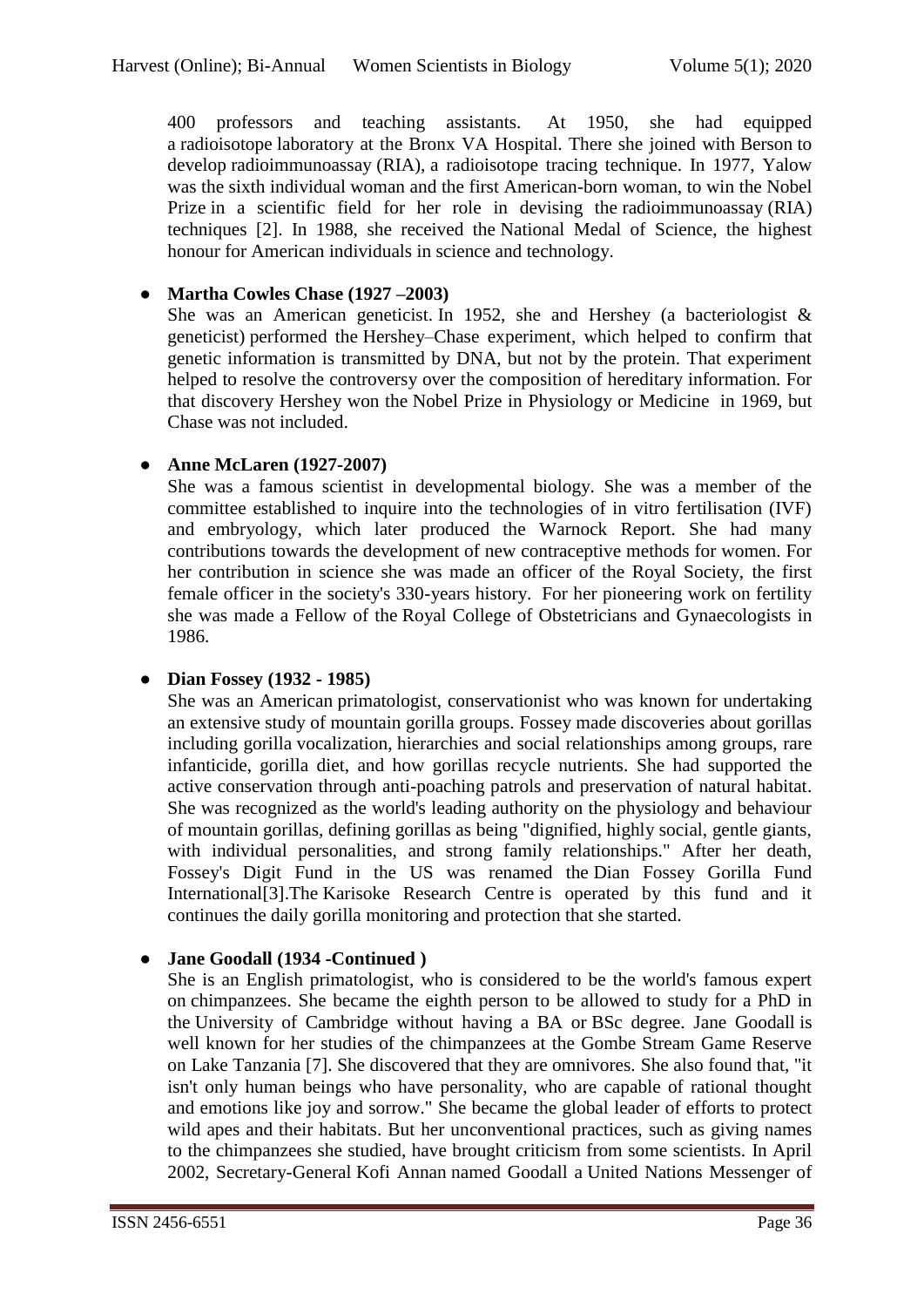Peace. Her other honours include, the French Legion of Honour, [Medal of Tanzania,](https://en.wikipedia.org/w/index.php?title=Medal_of_Tanzania&action=edit&redlink=1) the [Benjamin Franklin Medal](https://en.wikipedia.org/wiki/The_Franklin_Institute_Awards) in [Life Science,](https://en.wikipedia.org/wiki/Biology) the Spanish [Prince of Asturias Awards.](https://en.wikipedia.org/wiki/Prince_of_Asturias_Awards) In 2019 she had received Gold Medal of the [Royal Canadian Geographical Society.](https://en.wikipedia.org/wiki/Royal_Canadian_Geographical_Society)

## ● **Lynn Margulis(1938-2011)**

[Lynn Margulis,](https://en.wikipedia.org/wiki/Lynn_Margulis) an American [evolutionary](https://en.wikipedia.org/wiki/Evolution) theorist & biologist was the primary modern proponent for the significance of [symbiosis in evolution.](https://en.wikipedia.org/wiki/Symbiogenesis) Her first publication was on the genetics of Euglena which published in 1958 in the Journal of Protozoology. In 1966, as a young faculty member at [Boston University,](https://en.wikipedia.org/wiki/Boston_University) Margulis wrote a theoretical paper titled "On the Origin of Mitosing Cells". This is considered today as a landmark in modern endo-symbiotic theory. For the Advancement of Science she was elected as Fellow of the [American Association](https://en.wikipedia.org/wiki/American_Association_for_the_Advancement_of_Science) in 1975.

## ● **Wangari Maathai (1940 – 2011)**

Wangari Maathai**,** an environmentalist was the first African woman to win the Nobel Peace Prize. She had worked in veterinary medicine research at the University of Nairobi. Despite the opposition of the male students and faculty, she was able to earn a Ph.D. there. She was the first woman who became the head of the veterinary medicine faculty at that university [4]. In 1977 she founded the Green Belt movement in Kenya, which has planted more than 10 million trees to [prevent soil erosion.](https://www.thoughtco.com/soil-erosion-in-africa-43352) She had also served as national chairperson for the National Council of Women of Kenya. Her efforts in environmental act led to a Nobel Peace Prize.

## ● **Lydia Villa-Komaroff (1947 -continued)**

Lydia Villa-Komaroff, a molecular & cellular biologist is known as a pioneer in the field of molecular cloning and DNA manipulation. She was part of a team that discovered how bacterial cells could be used to generate [insulin.](https://en.wikipedia.org/wiki/Insulin) Villa-Komaroff"s laboratory made several important contributions following the insulin research. She contributed to the discovery that a molecule known to be associated with Alzheimer"s disease (amyloid beta) causes degeneration of brain cells (neurons). This had provided the first direct evidence that a fragment of the amyloid precursor protein could kill neurons. At 1992 she had received Hispanic Engineer National Achievement Award. Now she is a Fellow of the [Association for Women in Science.](https://en.wikipedia.org/wiki/Association_for_Women_in_Science)

### **Recent Achievements of Women Scientists**

● **Francoise Barre Sinoussi**

The French virologist shared Nobel Prize in 2008 in physiology/medicine with Luc Montagnier for discovery of HIV virus.

● **Elizabeth Blackburn and Carol Greider** Both of them shared Nobel Prize in 2009 for discovery of Telomere and Telomerase which has wild application in research in health sector. ● **Ada E. Youath**

## She shared Nobel Prize in chemistry in 2009 with Venkatraman Ramakrishnan for demonstrating the structure and function of ribosomes at the atomic level. X-ray crystallography was used to map the position of each and every atom making the ribosome.

● **Tu Youyou**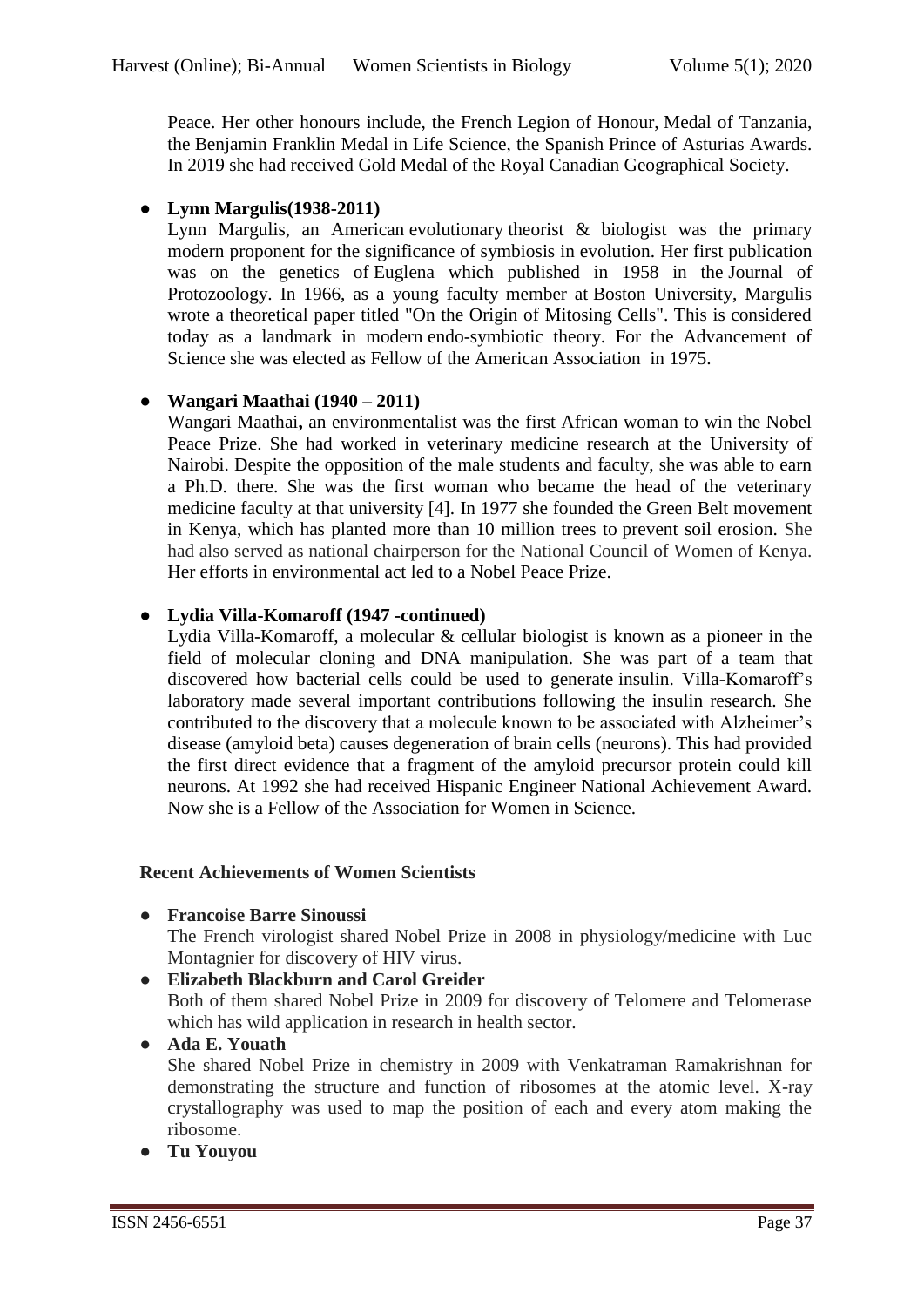She won Nobel Prize for physiology/ medicine in 2015 shared with William C. Campbell and Santosh Omura. A new drug, Avernectin, discovered by Campbell and Omura lower the incidence of River Blindness, Lymphatic Filariasis as well as other parasitic diseases. Another drug discovered by Youyou was Artemisinin found to have a significant reduction in mortality rates of malaria patient.

## ● **May Britt Moser**

A Nobel laureate in physiology/medicine in 2014- the awareness of one's location and how to find the way to other places is crucial for both human and animals. She with her husband discovered that nerve cells of a rat fire in the entorhimal cortex, a region near the hippocampus when the animal scuttled past particular location arranged in a hexagonal grid. These grid cells associated with other cells to form the brains positioning system. Similar grid arrangements were found in human brain. Their work paved the way for other neuroscientists working on diseases like Alzheimer's.

## ● **Barbara Rosemary Grant**

An evolutionary biologist shared Kyoto prize in 2009 with her husband Raymond Grant for demonstration of rapid evolution caused by natural selection in response to environmental changes. This award is for significant contribution to cultural and spiritual betterment of mankind.

## ● **Francis Arnold**

She was a Nobel laureate in chemistry in 2008 for her evolution of enzyme. She shared the prize with George P. Smith and Gregory P. Winter who discovered the technique called Phage- Display to isolate genes for targeted proteins.

## ● **Linda J. Saif**

She was an American microbiologist at Ohio state university. She was the first women scientists to win wolf prize agriculture awarded in 2015 for her contribution in the field of virology and immunology.

## ● **Xiaowei Zhuang**

She was a multitalented women scientist recipient of one of the most prestigious awards, Heineken prize (2018) in biochemistry. She was a Chinese -American biophysicist, professor of chemical biology as well as an investigator at the Howard Hughes medical institute. She is best known for her work in developing stochastic optical Reconstruction microscopy (STORM), a super resolution fluoroscence microscopy method and discovery of novel cellular structure using STORM.

## **Conclusion**

This article herein has discussed proficiency of quiet a few scientists. Still there remains scope for recapitulation of other researchers, whose innovations have not got due prominence for several factors which can be a topic of further studies. As of 1901-2019, it is noted that Nobel prizes had been awarded to 866 male scientists whereas 53 female scientists had been honoured. This figure evaluates that ratio of women scientists is not appreciable in global context. Still the representation to this discipline on the part of women researchers needs to be encouraged for which opportunities to them should be made through proper mentoring or encouraging collaboration. Less likely to have full time contracts and fewer opportunities to gain influential position than male colleagues, sexual harassment, gender biased attitude- all these anomalies needs to be redressed so as to inspire the women potential. However, it is surprising to know that till enthusiasm and inspiration among women researchers is not up to the mark in developed nations.